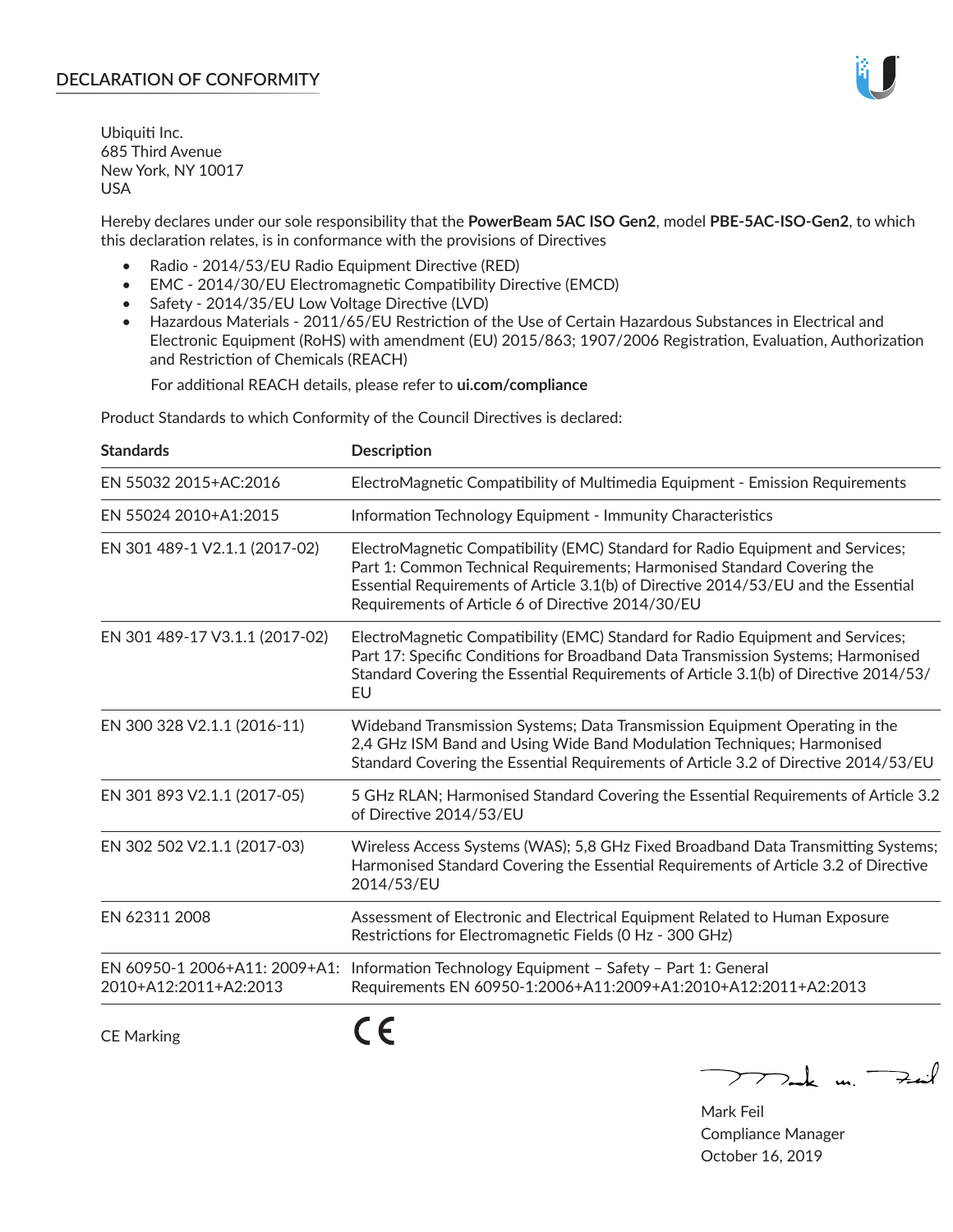# **DECLARATION OF CONFORMITY**



## **български** [Bulgarian]

С настоящото Ubiquiti декларира, че това устройство PBE-5AC-ISO-Gen2 е в съответствие със съществените изисквания и други приложими разпоредби на Директиви 2014/53/EC, 2014/30/ЕС, 2014/35/ЕС.

## **Hrvatski** [Croatian]

Ubiquiti ovim putem izjavljuje da je ovaj uređaj PBE-5AC-ISO-Gen2 sukladan osnovnim zahtjevima i ostalim bitnim odredbama Direktiva 2014/53/EU, 2014/30/EU, 2014/35/EU.

# **Čeština** [Czech]

Ubiquiti tímto prohlašuje, že toto PBE-5AC-ISO-Gen2 zařízení, je ve shodě se základními požadavky a dalšími příslušnými ustanoveními směrnic 2014/53/EU, 2014/30/EU, 2014/35/EU.

## **Dansk** [Danish]

Hermed, Ubiquiti, erklærer at denne PBE-5AC-ISO-Gen2 enhed, er i overensstemmelse med de væsentlige krav og øvrige relevante krav i direktiver 2014/53/EU, 2014/30/EU, 2014/35/EU.

## **Nederlands** [Dutch]

Hierbij verklaart Ubiquiti, dat deze PBE-5AC-ISO-Gen2 apparaat, in overeenstemming is met de essentiële eisen en de andere relevante bepalingen van richtlijnen 2014/53/EU, 2014/30/EU, 2014/35/EU.

## **English**

Hereby, Ubiquiti, declares that this PBE-5AC-ISO-Gen2 device, is in compliance with the essential requirements and other relevant provisions of Directives 2014/53/EU, 2014/30/EU, 2014/35/EU.

## **Eesti keel** [Estonian]

Käesolevaga Ubiquiti kinnitab, et antud PBE-5AC-ISO-Gen2 seade, on vastavus olulistele nõuetele ja teistele asjakohastele sätetele direktiivide 2014/53/EL, 2014/30/EL, 2014/35/EL.

# **Suomi** [Finnish]

Täten Ubiquiti vakuuttaa, että tämä PBE-5AC-ISO-Gen2 laite, on yhdenmukainen olennaisten vaatimusten ja muiden sitä koskevien direktiivien 2014/53/EU, 2014/30/EU, 2014/35/EU.

# **Français** [French]

Par la présente Ubiquiti déclare que l'appareil PBE-5AC-ISO-Gen2, est conforme aux exigences essentielles et aux autres dispositions pertinentes des directives 2014/53/UE, 2014/30/UE, 2014/35/UE.

# **Deutsch** [German]

Hiermit erklärt Ubiquiti, dass sich dieses PBE-5AC-ISO-Gen2 Gerät, in Übereinstimmung mit den grundlegenden Anforderungen und den anderen relevanten Vorschriften der Richtlinien 2014/53/EU, 2014/30/EU, 2014/35/EU befindet.

# **Ελληνικά** [Greek]

Δια του παρόντος, Ubiquiti, δηλώνει ότι αυτή η συσκευή PBE-5AC-ISO-Gen2, είναι σε συμμόρφωση με τις βασικές απαιτήσεις και τις λοιπές σχετικές διατάξεις των οδηγιών 2014/53/EE, 2014/30/EE, 2014/35/EE.

## **Magyar** [Hungarian]

Ezennel Ubiquiti kijelenti, hogy ez a PBE-5AC-ISO-Gen2 készülék megfelel az alapvető követelményeknek és más vonatkozó 2014/53/EU, 2014/30/EU, 2014/35/EU irányelvek rendelkezéseit.

# **Íslenska** [Icelandic]

Hér, Ubiquiti, því yfir að þetta PBE-5AC-ISO-Gen2 tæki er í samræmi við grunnkröfur og önnur viðeigandi ákvæði tilskipana 2014/53/ESB, 2014/30/ESB, 2014/35/ESB.

## **Italiano** [Italian]

Con la presente, Ubiquiti, dichiara che questo dispositivo PBE-5AC-ISO-Gen2, è conforme ai requisiti essenziali ed alle altre disposizioni pertinenti delle direttive 2014/53/UE, 2014/30/UE, 2014/35/UE.